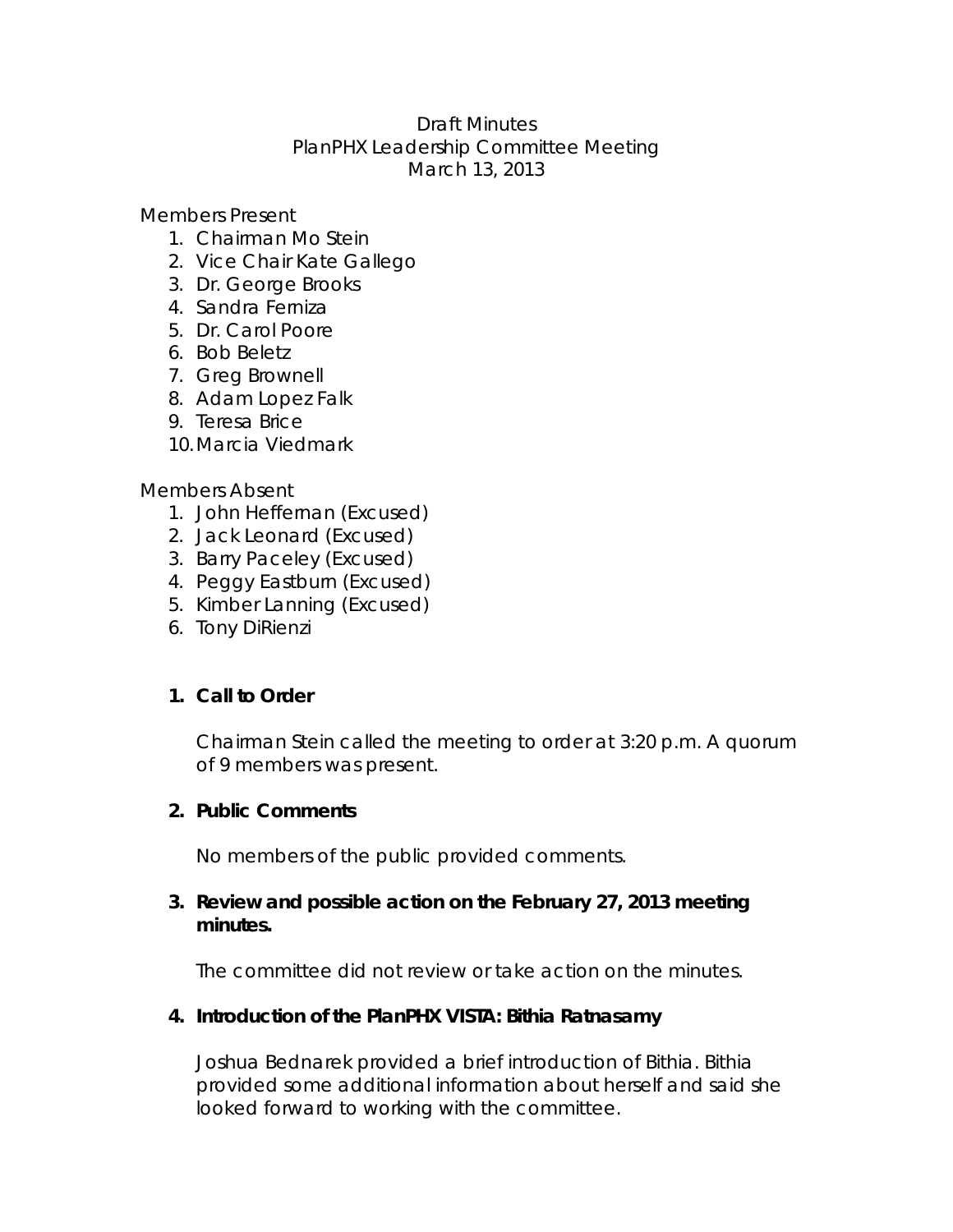## **5. Presentation and discussion on recent and upcoming PlanPHX meetings and events.**

Josh provided an overview of recent PlanPHX events that included a presentation to the Metro Area Block Watch, a workshop with Arizona State University, and a presentation to the Hance Park Conservancy Board.

Josh highlighted the feedback he received at the meetings and offered some suggestions on how to adjust the presentation.

## **6. Presentation and discussion on the PlanPHX Big Ideas, Assets and Societal Trends.**

Josh distributed some notes he had received on the PlanPHX Big Ideas from the aforementioned meetings and Planning and Development staff.

Josh opened the discussion he posed at the meetings – Are we on the right track?

Committee members provided a variety of responses to this question and several focused on the need to enhance community outreach efforts.

Below is a summary of committee member feedback regarding the Five Big Ideas:

- Our Connected Oasis
	- o Change "our connected oasis" to the overarching theme
	- o Reword this idea to bringing people and ideas together
- Communities are the Foundation of Phoenix
	- o Communities or neighborhoods?
	- o Diverse communities are the building blocks
	- o Are these defined geographically or more in a sense of community
	- o Neighborhoods as building blocks or assets
- Build the Core, Protect the Future
	- o Develop a premier downtown destination
	- o Downtown, core, heart? Need to agree upon scope and wording
	- o Liked wording such as walkable, pedestrian friendly, value, renew, revitalize, destination, etc.
	- o Want to emphasize the idea that a successful downtown can have city, regional, and state benefits